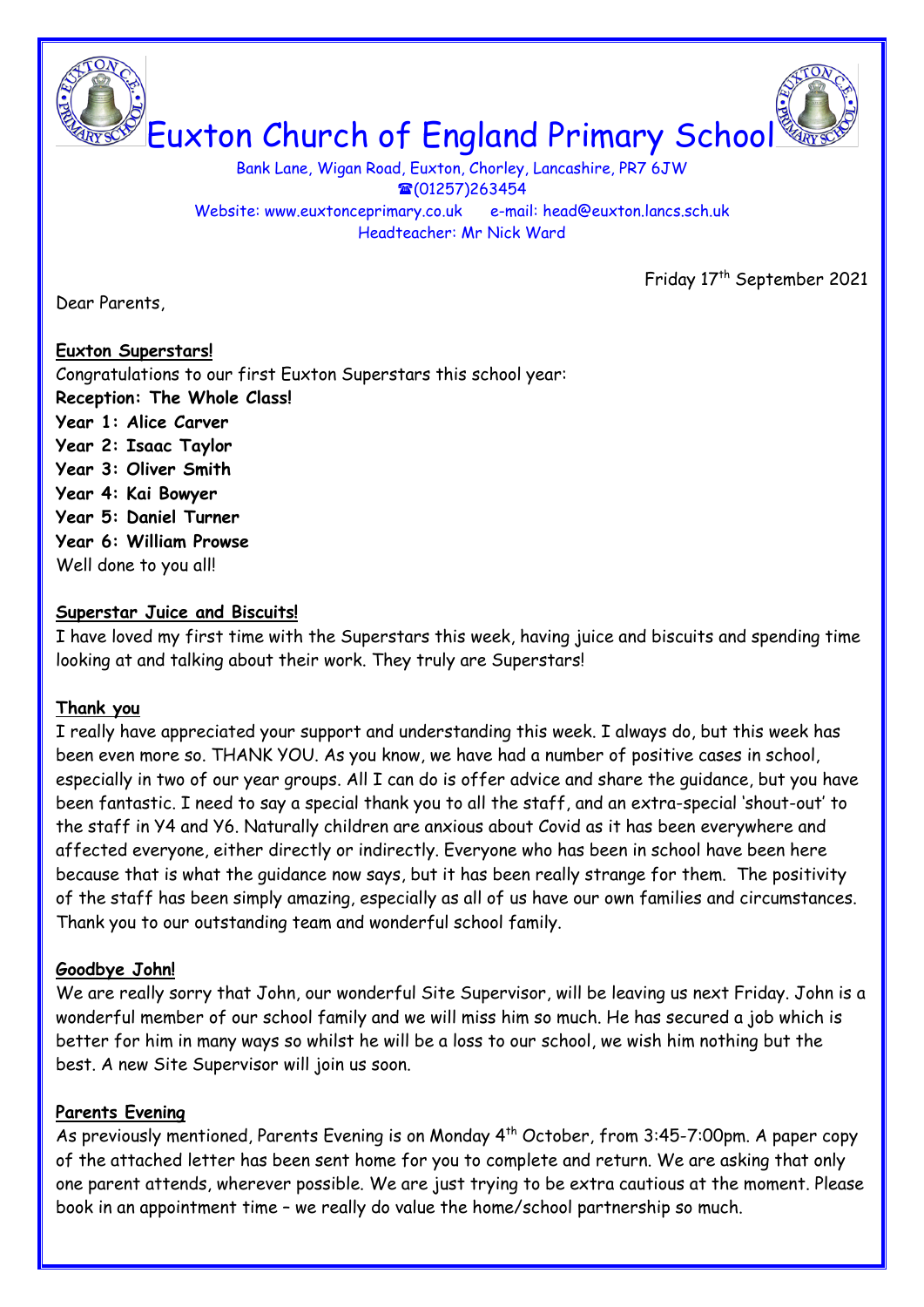### **PTFA Meeting**

You are **all** welcome to join us for the first PTFA meeting of the school year on **Monday 4 th October**. This will be held **in school** at **7:00pm**, please come along if you can. We will still keep to social distancing in a ventilated room. It is always great to have people from all our year groups involved. We have a very friendly team, who work so hard to raise money for our children, and they would love to welcome as many of you as possible.

### **New Stage**

A massive thank you to our fantastic PTFA, who have very kindly given us the funds to buy a new portable stage for all our performances from now on. Thank you! We look forward to welcoming you into school to see your 'stars' perform!

## **Named Sporty Clothes!**

Please can any tops/hoodies that are worn on sporty clothes days have children's names in them, especially for the younger children. Thank you.

# **Lindsay Hoyle G7 Invitation**

The Rt. Hon Sir Lindsay Hoyle MP, Speaker, is hosting the Speakers and Presiding Officers of the Group of 7 countries (Canada, France, Germany, Italy, Japan, USA and the UK) as well as the President of the EU Parliament in Chorley this Saturday. He has invited one of our Year 6 children to represent our school at a ceremony with the Speakers and Presiding Officers as he knows that the people of Chorley will give them a very warm Lancashire welcome! I will be accompanying Jacob from Year 6 at the event and I will ask him to let you know all about it in the newsletter next week.

### **Bishop Philip**

We had two wonderful worships and fantastic sessions in Years 4, 5 and 6 with Bishop Philip. He was so complimentary about our children, staff and school and we hope he can come back for a visit again soon.

### **School Photographs**

It was lovely that Adam, our photographer, was able to take our photo's outside again this year. He will be back in a few weeks as there were quite a number of children who weren't able to be in school this Wednesday.

# **Admissions – Primary and Secondary Places**

You can now apply via [www.lancashire.gov.uk/schools](http://www.lancashire.gov.uk/schools) for school places for next September. Supplementary Faith forms are available in the school office for our school. The closing dates are as follows: **Secondary (Y7 in Sept 2022) – 31st October 2021**

# **Primary (Reception in Sept 2022) – 15th January 2022**

Please do not hesitate to have a chat with me if you would like any additional information. If you know anyone who is interested in their child coming to our lovely school then please encourage them to come along to our Open Day, which will be on **Monday 18th October**. There will be two opportunities on the day; from 9:30-10:30 and from 1:45-2:45pm. It would be great to have a rough idea of numbers so we encourage prospective parents to contact the school office and let us know if they would like to attend. Although this is an Open Day, it is so important to us that it reflects normal, everyday school life, which it will. Our Year 6 children will be resuming their role of showing people around and I know they will do us proud!